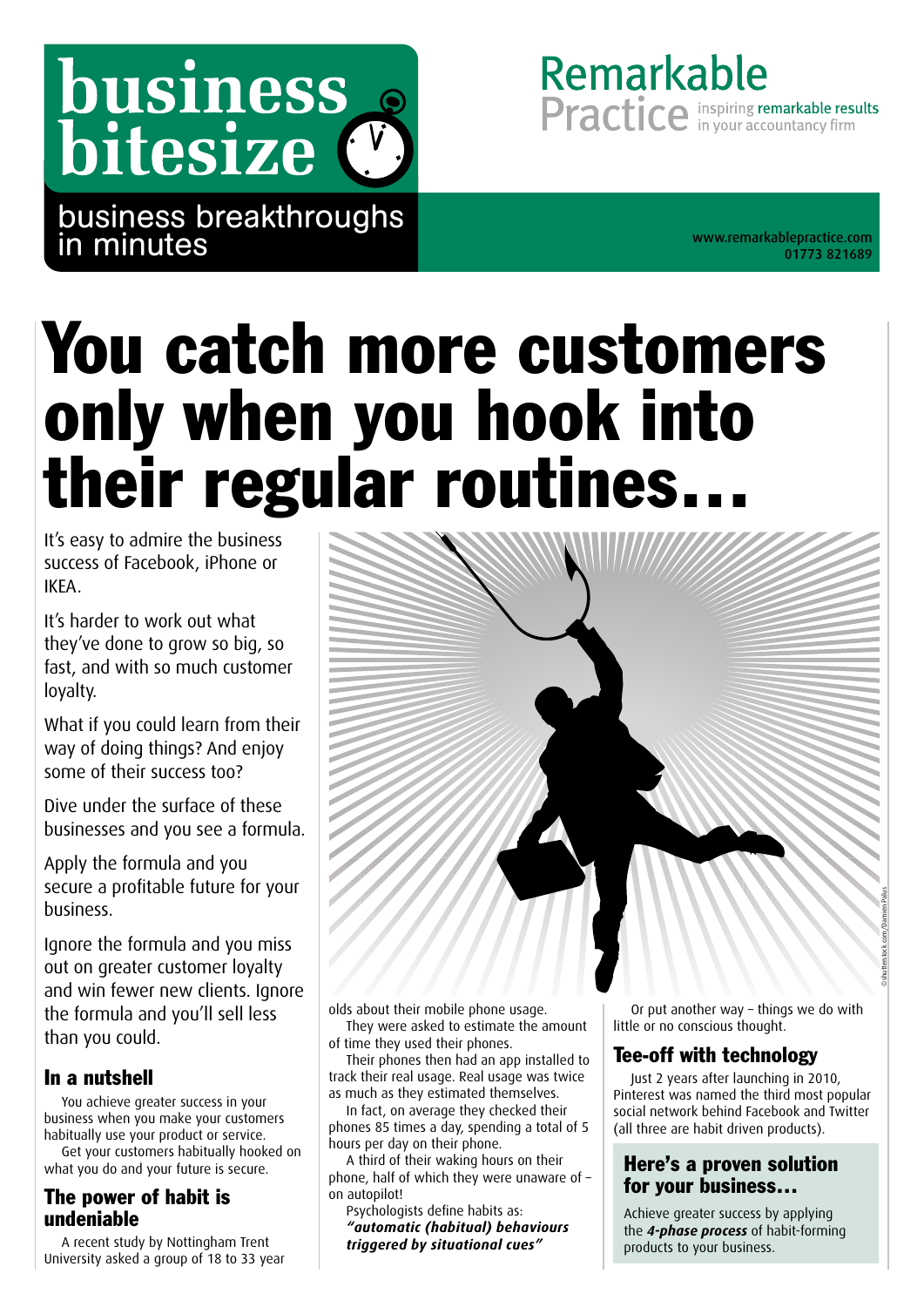But Pinterest has nothing on Snapchat! From a 2011 start it now has 10 billion habitual views a day!

You'll find more on Snapchat's and Pinterest's stunning statistics in the tools and resources accompanying this Bitesize report.

## Not just limited to tech products and services...

You'll have seen the rise of vaping – believed to be a less harmful form of smoking. A new habit-forming product.

Do you have a Nectar card in your purse or wallet? Or the Tesco equivalent? Or any other loyalty card? What about a credit card?

All hook into habitual behaviours.

Let's see how you can make habit-forming products pay off for your business.

## The 4-phase process of habit-forming products…

*TRIGGER* an *ACTION* (1 & 2). The action delivers a *REWARD* (3). Then an *INVESTMENT* (4) reinforces the process.

 In his excellent book *'Hooked – How To Build Habit-Forming Products'* **– Nir Eyal**  has distilled many years of research and real world experience into 4 phases.

This 4-phase sequence gives us an X-ray view of the success of Nescafe, Pinterest, Facebook, IKEA, Twitter, Candy Crush, Amazon, Instagram and more.

## We're hard-wired for habit!

Language habits. Decision making habits. Driving habits. Brushing your teeth habits. Buying habits.

Research suggests that we humans spend between 50% and 90% of our waking lives on autopilot. It's unavoidable.

So it pays to build habit into your products and your services too.

## Make your products habitforming products too

Habits are not created – they're built upon an itch that needs scratching.

Like a pearl is built layer upon layer on a small piece of uncomfortable grit in the oyster.

No grit, no pearl.

A habit won't form unless you get an initial (and then a repeating) action.

#### 1. Use TRIGGERS to get started…

All habit-forming products start with external triggers:

#### *"External triggers are embedded with information, which tells the user what to do next." –* **Nir Eyal**

An advert, an email, an iPhone app icon, a recommendation, a push notification – these are all external triggers. There are four types of external triggers you can use:

- a. Paid triggers
- b. Earned triggers
- c. Relationship triggers
- d. Owned triggers



*Vaping and coffee, habit-forming products hook into habitual behaviours*

You'll find more on these four triggers and the five sources of habit triggers in the online tools and resources – **click the button on the page opposite.**

However, substituting external triggers for **internal triggers** creates a truly habitforming product.

Instagram starts with external triggers but soon, thanks to sharing photos and lighthearted banter, Instagram also dispels boredom (itch). Instagram also dispels the fear of missing out (itch). These itches become mini, internal, pain-driven habitual triggers that have resulted in millions of regular users.

#### 2. Triggers then prompt ACTION…

You need to manage your customers' ability to act and motivation to act. Your goal? To make *doing* easier than thinking.

Your emails get a better response when you have a blatantly obvious call-to-action button – like the Instagram example you'll find in the tools. It's also why Instagram and LinkedIn have endless scrolling for more pictures or more contacts – less action is needed to view more. It's why Tesco make their loyalty card a key ring – it's easier to find and scan.

Making 'doing' easier than 'thinking' means managing the six elements of simplicity as suggested by behavioural scientist B.J. Fogg:

To become habitual your actions must:

- use less time
- use less money
- need less physical effort
- need less brain effort
- be more socially acceptable
- connect with existing routines

Check out the post-it note exercise in the downloadable tools to help you apply these six powerful ideas to your business – **click the button on the page opposite.**

#### 3. After action comes a REWARD… …a variable reward ideally.

One of the reasons Candy Crush is so popular is that each reward on a new level varies in difficulty. Some are easier, some are harder.

Variable rewards beat predictable rewards hands-down because novelty sparks our interest and makes us pay attention again and again. We quickly get bored of the same old, same old.

Eyal suggests that types of variable reward fuel habit-forming products:

- a. Rewards that make us feel accepted, attractive, important and included – *rewards of the tribe* – think Facebook and Snapchat
- b. *Rewards of the hunt* tap into our natural built-in need to acquire things – think Instagram and Pinterest and collecting pictures
- c. People have a deep desire for competency and completion. It's why you want to empty your email inbox. It's another reason Candy Crush is such a success. *Rewards of the self* is also why Sudoku and other puzzles are so popular

Only by understanding what truly matters to your consumers can you correctly match the right variable reward to their intended behaviour. When you do, you're another step closer to building your habit-forming service or product.

#### 4. Reward is followed by INVESTMENT…

Eyal's research tells us there's lots of evidence to suggest that our labour leads to love. It's why we 'value' our home-built IKEA wardrobe more than it's actually worth.

The stored effort in your iTunes or Spotify account is what keeps you using it, again, again and again.

Even the airlines have 1st class customers investing time/effort in self-service bars rather than waitress service, to hook them into flying with them next time.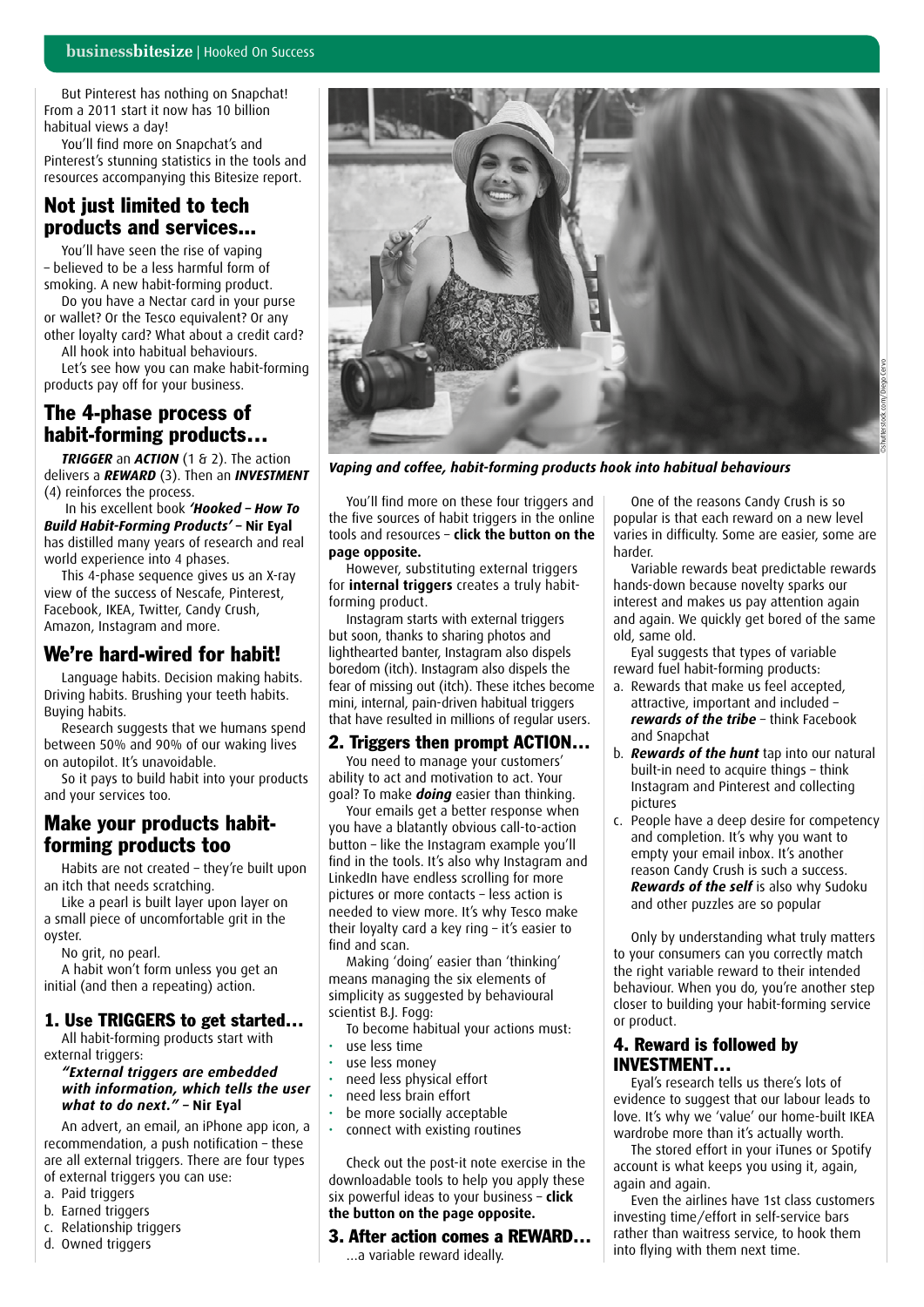## $\mathbf{I}$  flin

## TIME TO DISAGREE

## "Isn't it a contradiction to create an easy action process but then build effort into the investment process?"

It's a fair question. Eyal suggests that it's very important you make the first action as easy as possible otherwise people won't take it.

Afterwards, in the investment phase, he suggests more difficulty increases loyalty (as long as it's not so difficult that people quit).

## "I can see how habit-forming product design works for consumer products – but I sell to companies!"

It's easy to show you the habit-forming process with consumer-facing tech companies like Facebook, Pinterest and Amazon.

The people in companies have habits too – why not work out how you can use the 4-phase process?

Office supply companies are good at getting admin people hooked on variable rewards when they order stationery.

How could you use 'external triggers' in a better way to stimulate greater usage of your service or product?

Could you make your enquiry or quotation process simpler, easier or faster to gain a competitive advantage?

## Your reputation as a value added accountant really

matters. This reputation is at risk unless you share high value business breakthroughs with your clients and contacts. Business Bitesize can help you do this. You can also become the only accountancy firm doing this in your area. Find out more here…

[www.businessbitesizeforaccountants.com](http://www.businessbitesizeforaccountants.com)

#### "We do large one-off projects for people. We don't have a chance to apply habitual process."

With larger projects there are usually several interactions between you and your customer.

What triggers and actions could you build to make the processes habit-forming and prompt your customers to recommend you more?

## "Designing products to hook people sounds morally bankrupt!"

It's a valid argument. If you mean to do people harm then you'd be morally bankrupt in the pursuit of habit-forming product design.

Like Eyal says, addictions are selfdestructive. However, habits are not always self-destructive and can be healthy (although some are unhealthy too of course!).

## "Please tell me more"

A great next step is to get your hands on the book that inspired this edition of Business Bitesize.

The ideas in Eyal's book are simple and too powerful to ignore.

It's why the founder of 'WordPress' (the world's most successful website platform) says about the book:

*"Hooked gives you the blueprint for the next generation of products. Read it or the company that replaces you will"*  **– Matt Mullenweg**

Want more? See some examples and try some exercises to make more of 'Hooked' – check out the downloadable tools here…

## Get Your Bitesize [Support Tools Now](http://bit.ly/hookedtls)

## Your feedback is important to us. We'd love to

know what you think of Business Bitesize. Click on this link [here](https://www.surveymonkey.com/s/BusinessBitesize) to give us your feedback and answer a single question.

And of course, if you'd like to share this report directly with any of your colleagues, friends and contacts … f[eel fr](http://twitter.com/intent/tweet?text=Check%20out%20this%20library%20of%20great%20business%20insights%20http://www.businessbitesize.com/remarkable_practice)[ee.](http://www.facebook.com/sharer/sharer.phpu=http://www.businessbitesize.com/remarkable_practice) **flin** 



4 helping hands for you… Learning and using the 4-phase

process can improve the sales and repeat sales of your products and services. It can help you build your network of customers, build profits and build capital value into your business.

On the other hand. Allow your competition to get ahead of you with the science of habit-forming products and you run the risk of losing out in a big way.

- 1. Put external and internal triggers to work for you
- 2. Make customer actions simpler and easier for them
- 3.Use variable rewards that match their behaviour
- 4. Then work out how to get customer investment

## **ULTIMATE ARGUMENT:**

### "How do I know the 4-phase process of habit-forming products will benefit me and my business?"

The fastest growing and most successful businesses of the 21st century are using the science of habitforming products.

Assess your products or your services against the 4 parts – Trigger; Action; Reward; Investment – use the downloadable tools to help you.

**STOP** leaving your business success to chance by avoiding the power of habit-forming product design.

**START** using external and internal triggers to make using your product an automatic behaviour by your customers.